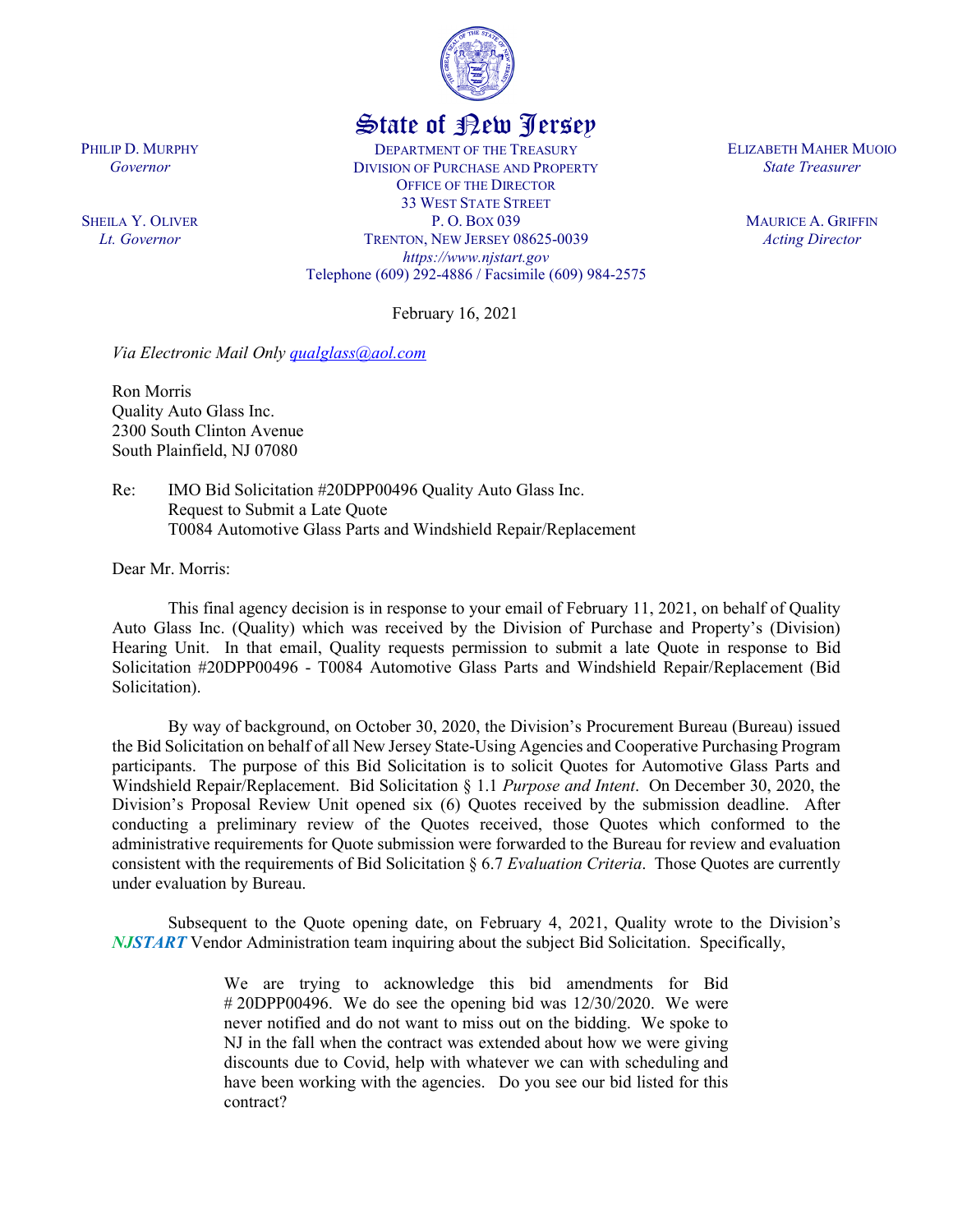The Division's *NJSTART* Vendor Administration team responded as follows:

The Bid Opening date for the Bid Solicitation you indicated was  $12/30/2020$  @ 02:00:59 PM and currently there is an Award in Process. If you had not submitted your Bid by that date and time you cannot be considered for an award under this procurement.

After several emails, the Division *NJSTART* Vendor Administration team advised Quality that it could submit a protest to the Division's Hearing Unit related to the request to submit a late Quote. On February 11, 2021, Quality wrote to the Division's Hearing Unit stating in part:

> I am writing to appeal bid #20DPP0049 or T0084-40176 Automotive Glass cut off time…We have been awarded this contract for the last 7 years. Quality Auto Glass was never notified that a new bid was put out to submit. I do know emails were sent as per a response to our questions. We were only notified that they extended the old bid and never given a submit date and told the new bid was up to submit. We have made adjustments to our prices to the contract also due to COVID. We were working at a minimum the last year due to COVID. We have had our salesman out due to a heart attack in December. Quality Auto Glass have been servicing NJ for 7 years (have the current contract) and would like to be considered. Due to the extension and us not receiving communication that the bid was up for only a few weeks before it was closed we feel that we should be able to submit and be considered.

In consideration of Quality's protest, I have reviewed the record of this procurement, including the Bid Solicitation, the Quotes submitted, the protest, the relevant statutes, regulations and case law. The review of the record has provided me with the information necessary to determine the facts of this matter and to render an informed final agency decision on the merits of the protest.

The Division's public procurement program reflects the New Jersey statutory and regulatory requirements that have been affirmed by New Jersey courts. A basic precept of the Division's governing statutes and regulations requires that Quotes must be submitted by the deadline specified in the public advertisement and website notice. The Division's regulations set forth procurement notification requirements at N.J.A.C. 17:12-2.1 *Advertising* which states in pertinent part:

- (a) Advertising is required when the contract amount is expected to exceed the public bidding threshold or is not subject to the relevant exceptions of N.J.S.A. 52:34-6, 9, or 10. Public notice of the bidding opportunity shall be placed on the Division's website and with other media, including newspapers, as required by law at N.J.S.A. 52:34-12 and determined by the State Treasurer to provide best notice thereof to bidders. Advertisements shall be made a minimum of seven business days in advance of the announced deadline for receipt of proposals to encourage free and open competition.
- (b) If, during the course of an advertised procurement pursuant to (a) above, it becomes necessary to alter any of the terms, conditions, or requirements of the request for proposal, such alterations shall be set forth in addenda to the RFP and shall be advertised a minimum of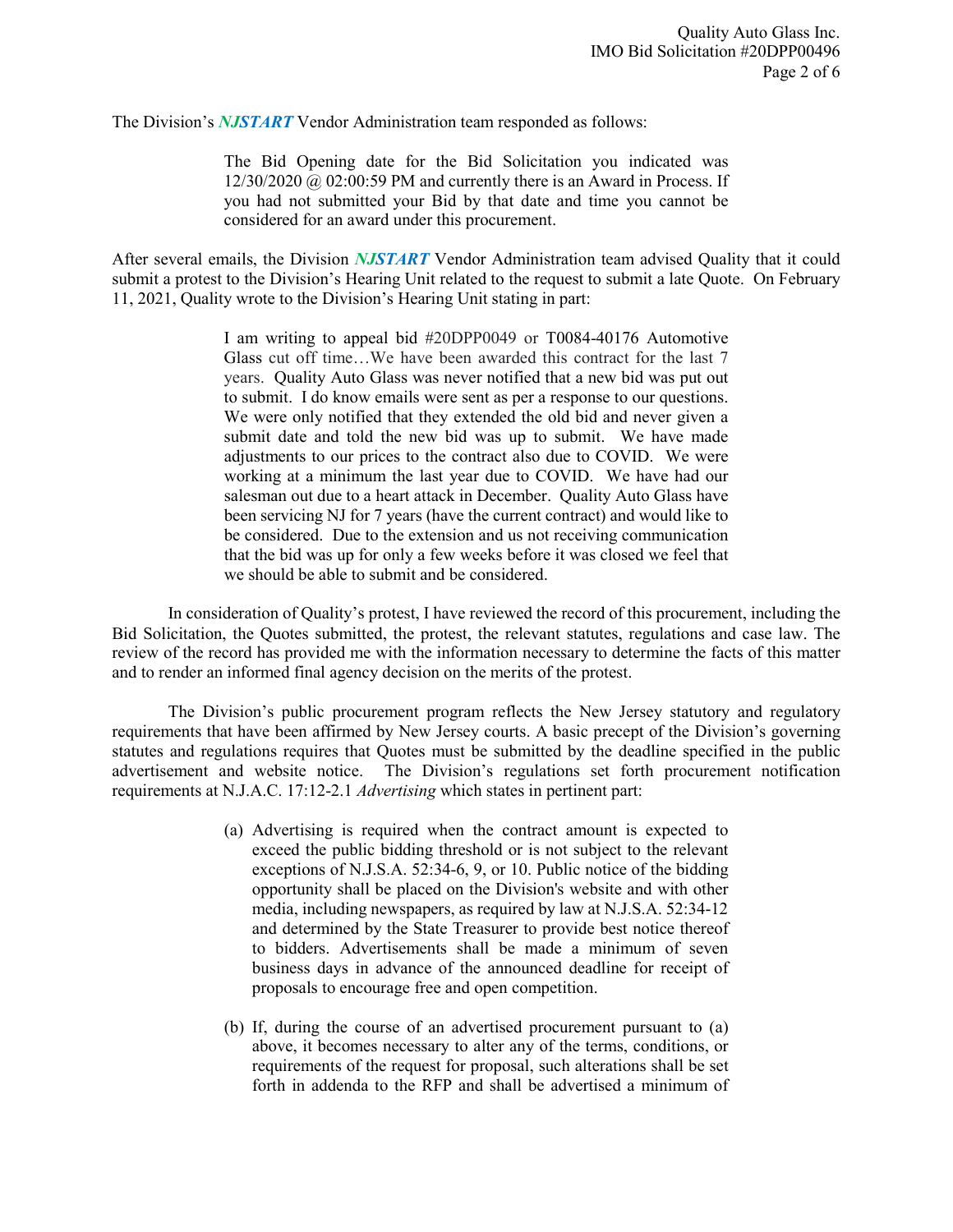seven business days in advance of the announced deadline for receipt of proposals.

(c) In addition to statutorily mandated public advertising, the Division shall also publish notices of bidding opportunities on the Division's website.

The record of this procurement shows that notice of the subject Bid Solicitation was publicly advertised in The Star-Ledger on October 30, 2020, as required by the applicable regulation. N.J.A.C.  $17:12-2.1(a)$  and (c)



Additionally, notice of the Bid Amendment was similarly published in The Star-Ledger on December 14, 2020.

| NOTICE OF BID<br>SOLICITATION AMENDMENT                                                                                                                                        |
|--------------------------------------------------------------------------------------------------------------------------------------------------------------------------------|
| NOTICE IS HEREBY GIVEN THAT BID<br>AMENDMENT #1 HAS BEEN POSTED<br>FOR THE FOLLOWING BID SOLICITA-<br><b>TION:</b>                                                             |
| 20DPP00496 / T0084 - Automotive<br><b>Glass Parts and Windshield</b><br>Repair/Replacement                                                                                     |
| SEALED OUOTES WILL BE RECEIVED<br>BY THE PROPOSAL REVIEW UNIT.<br>ELECTRONICALLY<br><b>THROUGH</b><br>NJSTART (WWW.NJSTART.GOV), UN-<br>TIL 2:00 P.M. ON DECEMBER 30.<br>2020. |
| <b>OUOTES WILL BE PUBLICLY OPENED</b><br>AND ANNOUNCED BY TELEPHONE<br><b>CONFERENCE (DIAL-IN PHONE NUM-</b><br>BER: 888-204-5984 / ACCESS CODE:<br>2602305).                  |
| INFORMATION ABOUT NJSTART<br>AND THE BID SOLICITATION DOCU-<br>MENTS ARE AVAILABLE AT: WWW.NJ<br>START.GOV.                                                                    |
| <b>STATE OF NEW JERSEY</b><br>DEPARTMENT OF THE TREASURY.<br>DIVISION OF PURCHASE AND PROP-<br><b>ERTY</b><br>12/14/20<br>\$54.25                                              |
|                                                                                                                                                                                |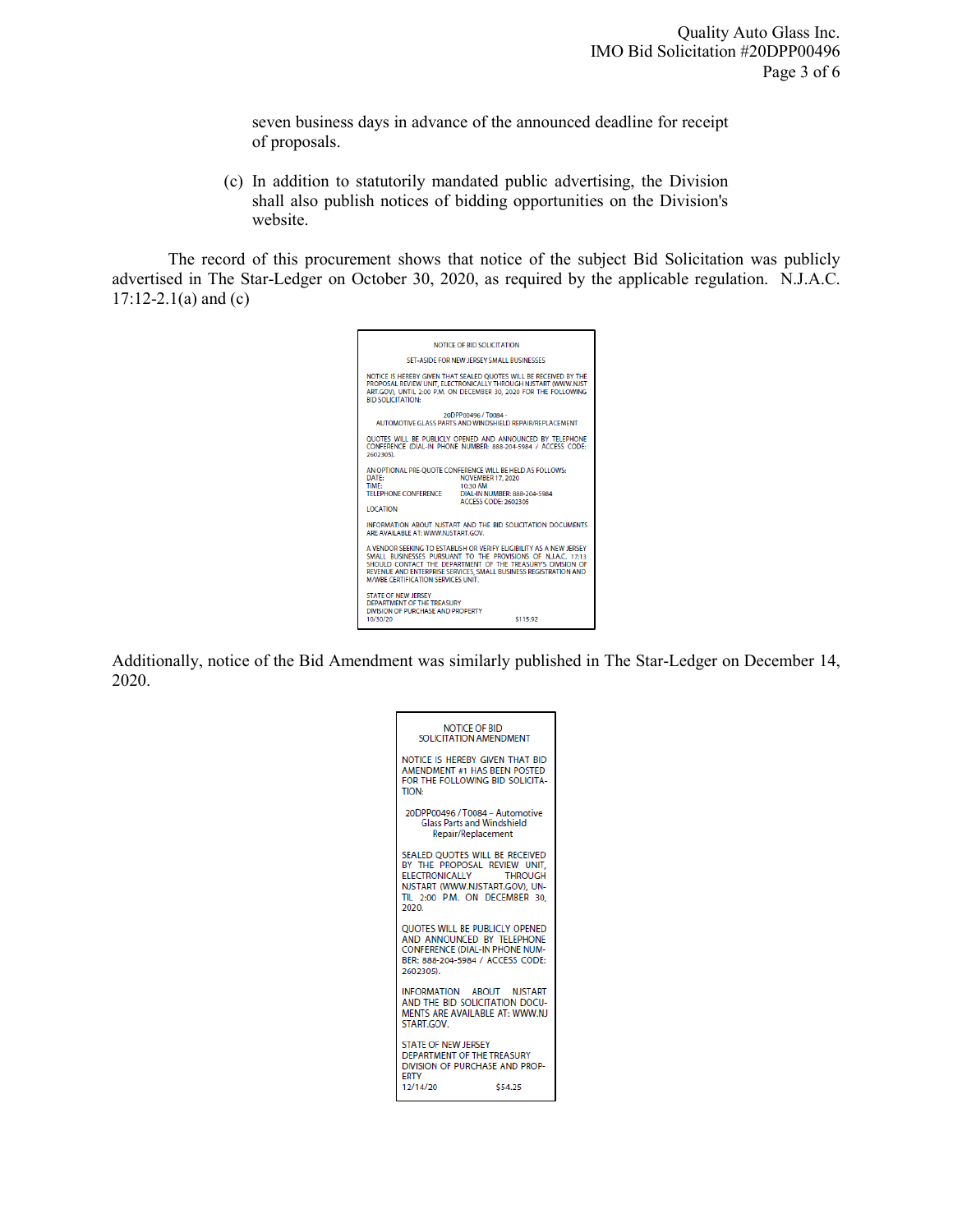Both advertisements were placed in The Star Ledger more than seven business days prior to the Quote opening as required by N.J.A.C. 17:12-2.1(a). Additionally, notice of the Bid Solicitation and the Bid Amendment were made on the Division's *NJSTART* eProcurement site.

With respect to electronic procurement notification, the Division's governing regulations also state:

As a service to vendors interested in competing for State contracts to be awarded by the Division and to any other parties seeking information about bidding opportunities available via the Division's competitive contract procurement program, the Division provides an on-line selfregistration service on its website. Vendors and other interested parties can register to receive direct e-mail notices pertaining to the Division's procurements for goods or services based upon specific commodity classes or codes. As this is a self-registration process, it does not create an entitlement for any party to receive notice of any particular solicitation of proposals, and the Division and the State shall not be liable for any losses, claims, or damages of any kind if a vendor or other party, for any reason, is not registered or does not receive an e-mail notice. It is the responsibility at all times for registrants to exercise due diligence in reviewing the notices on the Division's website to assure their awareness of State bidding opportunities announced by the Division.

[N.J.A.C. 17:12-2.1(d).]

In keeping with regulation, all Vendors {Bidders} who were registered with *NJSTART* for any of the NIGP Commodity Codes associated with this procurement received electronic notification of the procurement. The responsibility of registration, selection of commodity codes, and maintenance of the business entity's contact information, necessarily rests solely with the potential Vendor {Bidder} who will only receive an electronic notification for procurements associated with those commodity codes for which it is registered, sent to the email address on file in the *NJSTART* eProcurement system. A review of record of this procurement revels that Quality was registered for at least one of the NIGP Commodity Codes associated with this procurement, and did in fact receive electronic notice of the procurement, sent to the email address listed in its Vendor Profile at the time of this procurement.

| Blanket Bid 20DPP00496<br>Routing Attachments(17) Notes Bidders Questions Amendments(1) Q & A Reminders(1) Summary<br>Accounting<br>Address<br>General<br>Items                                                                                           |                                   |           |                                   |                                |                                                                                                                                                                     |                              |                                       |                                                                                                                                                              | Status: 2BO - Opened ■ |                       |
|-----------------------------------------------------------------------------------------------------------------------------------------------------------------------------------------------------------------------------------------------------------|-----------------------------------|-----------|-----------------------------------|--------------------------------|---------------------------------------------------------------------------------------------------------------------------------------------------------------------|------------------------------|---------------------------------------|--------------------------------------------------------------------------------------------------------------------------------------------------------------|------------------------|-----------------------|
| Quote Activity<br>Subcontractors<br>General<br>Select bidder participation, open or closed, and select vendors to notify<br>O Unrestricted bid, all vendors can view and respond<br>$\bigcirc$ Restricted bid, only selected vendors can view and respond |                                   |           |                                   |                                |                                                                                                                                                                     |                              |                                       |                                                                                                                                                              |                        |                       |
| Disable<br>All<br>$\Box$                                                                                                                                                                                                                                  | Add All To<br>Holder<br>List<br>Π | Vendor ID | Vendor Name                       |                                | Vendor Address<br>$\sim$ $\sim$                                                                                                                                     | Preferred<br>Delivery Method | <b>Bid</b><br>Acknowledgement<br>Time | Notifications                                                                                                                                                | Responded              | Print<br>Solicitation |
|                                                                                                                                                                                                                                                           | in the list                       | V00004492 | <b>Quality Auto</b><br>Glass Inc. | <b>Bid Mailing</b><br>Address: | Add New Address<br>General Mailing Address - Ronald Morris 2300 South Clinton Avenue $\vee$<br>2300 South Clinton Avenue<br>South Plainfield, NJ 07080<br><b>US</b> | Email                        | 01/28/2021<br>09:36:48 AM             | Bid Available:<br>Emailed to rmorris383@aol.com at<br>10/30/2020 09:01:50 AM Bid<br>Amendment:<br>Emailed to rmorris383@aol.com at<br>12/14/2020 12:51:43 PM | No.                    | Print                 |

Accordingly, the record of this procurement shows that this Bid Solicitation was publically advertised and was open and available for review and submission of a Quote by any potential Vendor {Bidder}, regardless of whether the potential Vendor {Bidder} was registered in *NJSTART* or not; and was conducted in full accordance with the Division's governing statutes and regulations and by its standard announcement procedures and practices.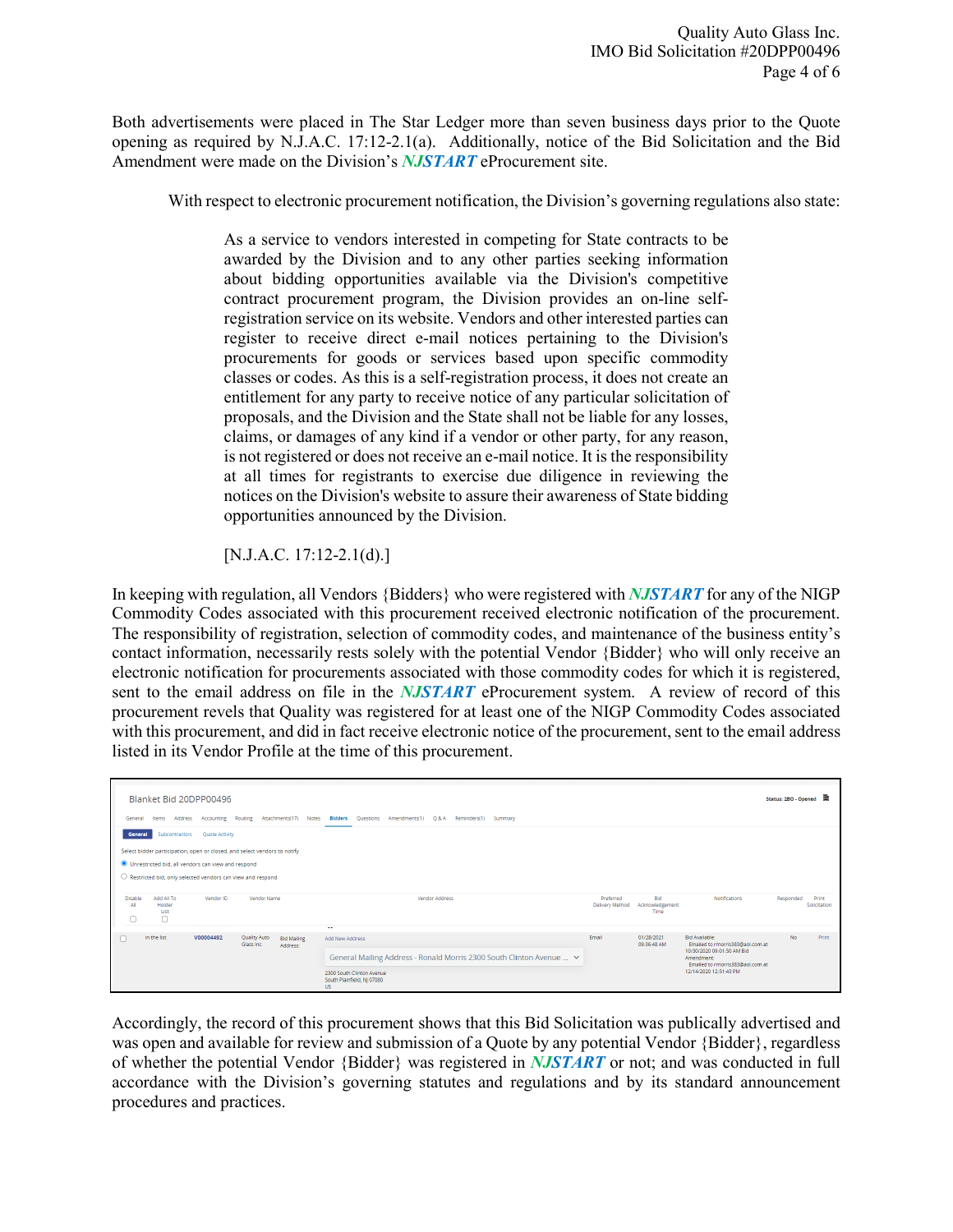Further, prior to the advertisement of subject Bid Solicitation, the Bureau put current Vendors {Contractors} on notice that the reprocurement of the subject contract might occur during the extension term. Specifically, on October 14, 2020, the Bureau sent a letter to Quality a letter requesting that it extend its then current contract for a period of six months from November 1, 2020 through April 30, 2021, the time frame covering the advertisement of the subject Bid Solicitation. That letter specifically advised:<sup>[1](#page-4-0)</sup>

> As a reminder, if this contract is extended, reprocurement of this contract may occur during this extension period. If you have not already done so, you are encouraged to visit the Division of Purchase and Property's eProcurement system, *NJSTART*, at [www.njstart.gov](http://www.njstart.gov/) to view current bidding opportunities and to ensure that your company is registered for all applicable commodity codes related to your company's business in order to receive notices when new bidding opportunities are announced. Instructions on how to select commodity codes, can be found in the Division of Purchase and Property's Quick Reference Guide entitled "Vendor Registration," which can be found at: [http://www.state.nj.us/treasury/purchase/njstart/pdf/QRG-Vendor-](http://www.state.nj.us/treasury/purchase/njstart/pdf/QRG-Vendor-Registration.pdf)[Registration.pdf.](http://www.state.nj.us/treasury/purchase/njstart/pdf/QRG-Vendor-Registration.pdf)

On October 15, 2020, Quality responded to the Bureau's letter agreeing to extend its then current contract through April 30, 2017.

Although Quality requests that it be permitted to participate in the procurement process, the administrative regulations that govern the Division's advertised procurement process establish certain requirements that must be met in order for a Quote to be accepted. The Division's governing regulations provide in relevant part: "[i]n order to be eligible for consideration for award of [Blanket P.O.], the bidder's [Quote] shall ... [b]e submitted on or before the due date and time and at the place specified in the [Bid Solicitation]." N.J.A.C. 17:12-2.2(a), *emphasis added*. If the requirements of N.J.A.C. 17:12-2.2 are not met, a Quote must be rejected. These regulations are stringently enforced to maintain the equal footing of all Bidders and to ensure the integrity of the State's bidding process.

If the Division were to permit Quality to submit a Quote after the Quote opening deadline, Quality would be placed in a position of advantage over all other Vendors {Bidders}. Under the provisions set forth above, the statutory procurement laws, and the regulations of the State of New Jersey, the Division cannot accept a late Quote from Quality or any other Vendor {Bidder}. Such acceptance would un-level the Vendor's {Bidder's} playing field.

In light of the findings set forth above, I must deny your request for eligibility to participate in the competition for the subject Blanket P.O. This is an unfortunate situation for the State, as we encourage competition and appreciate your expertise in the field. This is the Division's final agency decision.

l

<span id="page-4-0"></span><sup>&</sup>lt;sup>1</sup> The October 14, 2020, extension letter was sent to the same email address listed on Quality's **NJSTART** Vendor Profile to which the notification of the Bid Solicitation were sent.